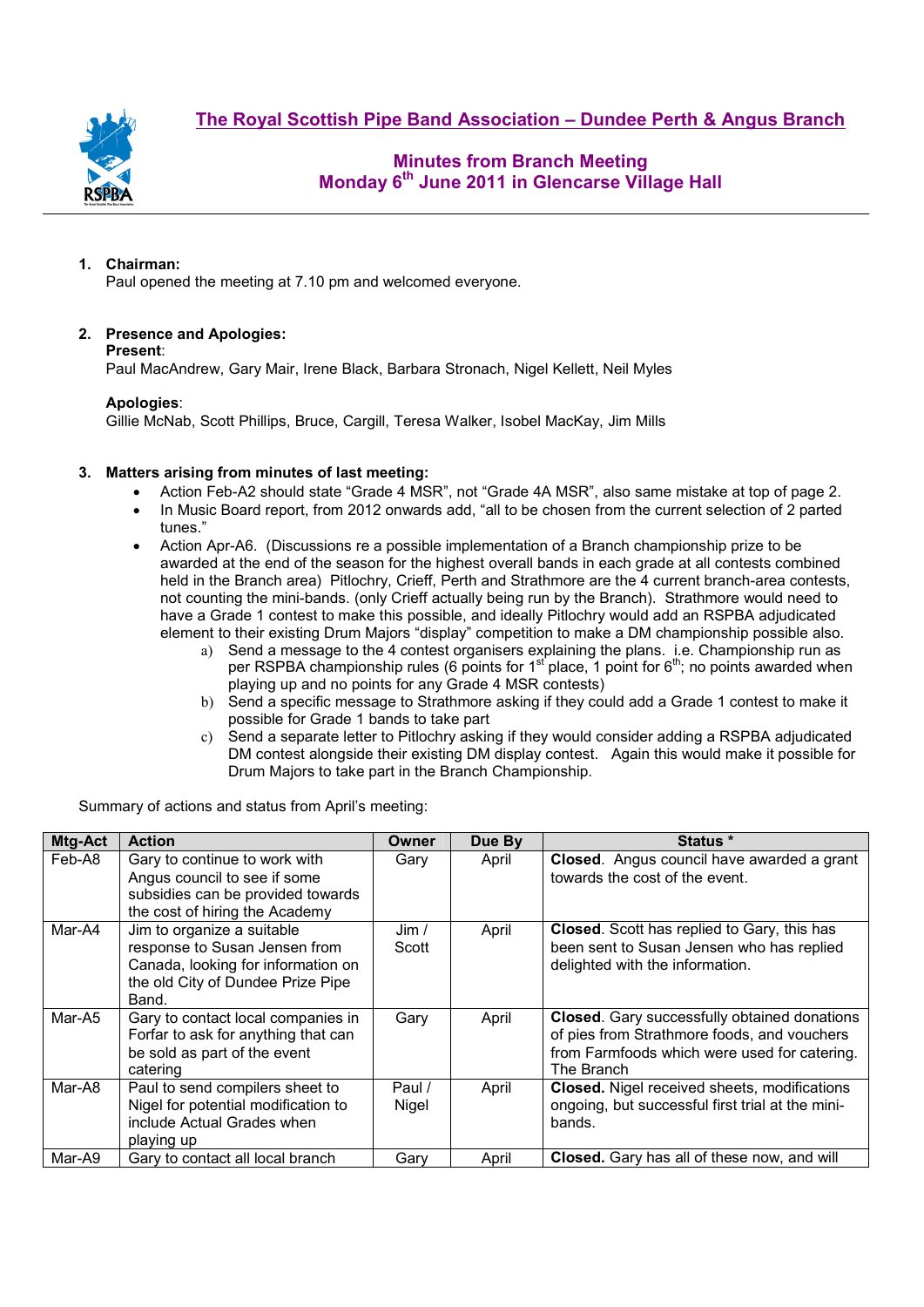

# **The Royal Scottish Pipe Band Association – Dundee Perth & Angus Branch**

# **Minutes from Branch Meeting Monday 6th June 2011 in Glencarse Village Hall**

| Mtg-Act | <b>Action</b>                                                                                                                                     | Owner           | Due By    | Status *                                                                                                                                                                          |
|---------|---------------------------------------------------------------------------------------------------------------------------------------------------|-----------------|-----------|-----------------------------------------------------------------------------------------------------------------------------------------------------------------------------------|
|         | competitions to forward<br>Adjudicator's expenses to HQ.                                                                                          |                 |           | ensure they are all forwarded on to Paul.                                                                                                                                         |
| Apr-A1  | Purchase the "Rankin McWilliam<br>Memorial Shield" and donate to<br>Crieff for their new Grade 4 MSR<br>contest.                                  | Paul            | August    | Closed. Shield is purchased, need to add the<br>inscription, top banner "Rankin McWilliam<br><b>Memorial Shield</b> " and in the middle "RSPBA"<br>Dundee, Perth & Angus Branch"" |
| Apr-A2  | Post the Mini-Bands and Trios<br>draw onto the main and branch<br>websites                                                                        | Nigel /<br>Neil | April     | Closed.                                                                                                                                                                           |
| Apr-A3  | Write to accept the offer of a<br>donation of CD/Book to all<br>competing bands at the Mini-<br>Bands contest + copies for raffle                 | Gary            | April     | Closed. The donation of 20 copies was<br>gratefully received and they have been<br>handed out to most bands now.                                                                  |
| Apr-A4  | Write to branch bands asking them<br>all to donate one or more raffle<br>prizes for the Mini-Bands and Trios<br>contest                           | Gary            | April     | Closed. This was done, and plenty of prizes<br>were received. Thanks to all who donated.                                                                                          |
| Apr-A5  | Create a "What's happening -<br>Branch Bands" section on the<br>website, possibly even on the front<br>page, and promote this to all the<br>bands | Neil /<br>Gary  | May       | <b>Closed.</b> This section now exists and all<br>bands are encouraged to use it.                                                                                                 |
| Apr-A6  | Review what is needed to<br>implement the Branch<br>Championship contest from next<br>season onwards                                              | <b>ALL</b>      | September | <b>Closed.</b> This was discussed in the current<br>meeting and further actions are tabled below<br>to try and take this forward for 2012 season<br>onwards.                      |

### **4. Approval of previous minutes: Approved**: Barbara

**Seconded**: Neil

### **5. Correspondence:**

- A cheque was received from Angus council. A report now has to be written within next 12 months to show how the money has been spent. Gary to action this.
- New prices have been received for next year for Forfar Academy. To be taken into account when planning next year's event.
- An email from P/M Ewan Whitmore of Stockbridge Pipe Band thanking the Branch for and supporting the re-introduction of the Mini-bands contest.

### **6. Treasurers Report:**

[confidential – available in a separate document]

### **7. National Council Report:**

Paul reported as follows:

- As of the start of this season National Councilors will no longer receive payment for officiating at championships.
- Bands will no longer be sent out a copy of the draw for Major Championships as it is clear that all Bands now know how to access the draws on the website.
- Centre Bands at Majors will no longer be the 6 winners from the previous year. (apart from the Worlds) At the others it will be the first 6 bands to play on the day from grades as follows: Scottish - Grade 1, British - Grade 2, Europeans - Grade 1, and Cowal - Grade 2.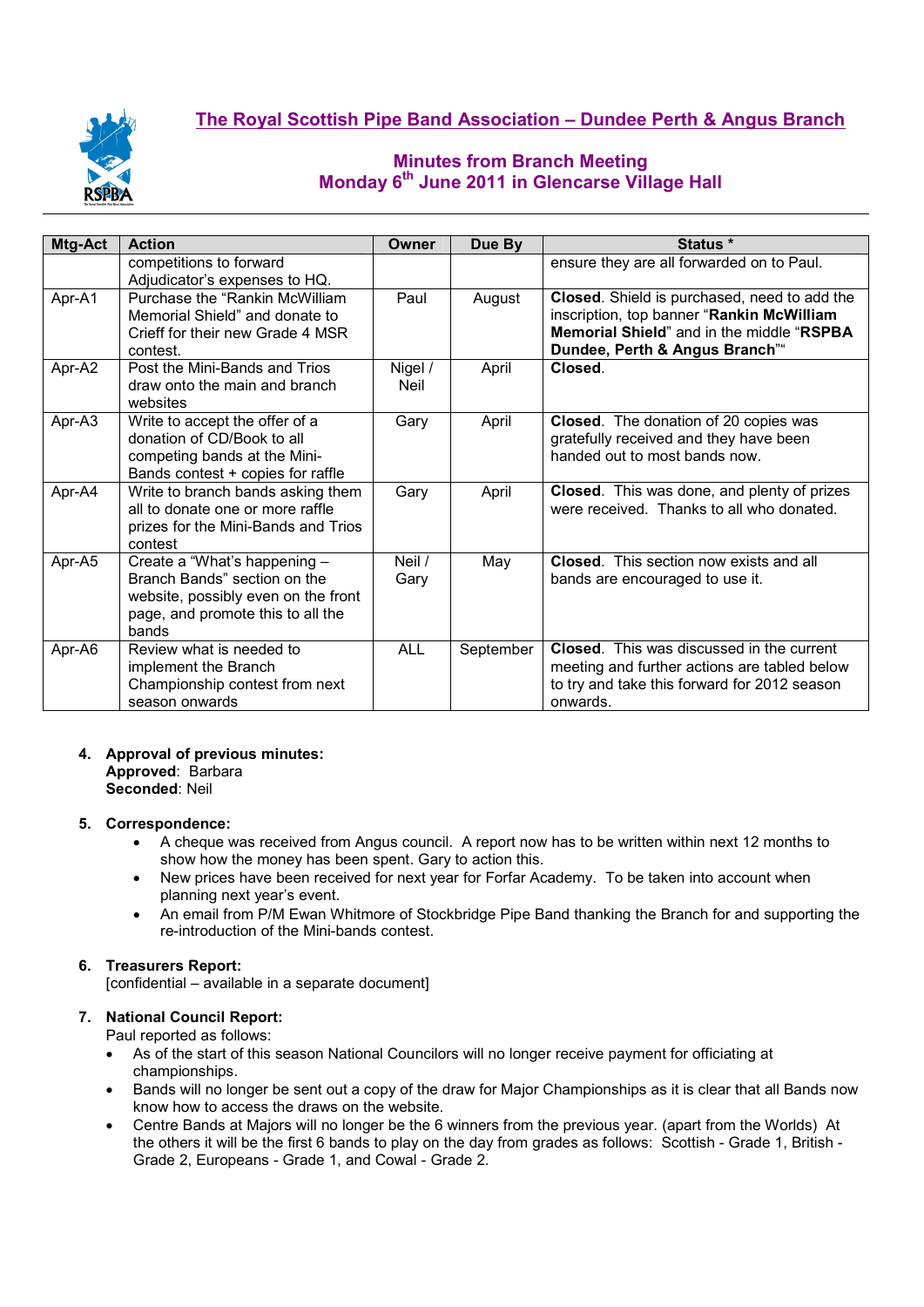

# **The Royal Scottish Pipe Band Association – Dundee Perth & Angus Branch**

# **Minutes from Branch Meeting Monday 6th June 2011 in Glencarse Village Hall**

- The suggestion from the Music Board that there be a seeding process at Major Championships has invited a lot of debate so far. This was discussed at the Branch and the majority feeling was it was a good idea - it should help ensure a more even spread of stronger bands within qualifying heats, and should not unduly penalize any other bands, whether from here or abroad. **The Branch therefore supports the proposal.**
- Cowal. Western Ferries will continue to take buses on a queuing basis only (i.e. no bookings). Cal Mac have decided to stop taking buses. There will be a meeting on 13<sup>th</sup> June with the operators to discuss this and review how it will affect Bands travelling.
- It appears that North of Scotland Branch contests are holding separate Grade 4B and 4A contests and this matter will be raised with Head Office.

### **8. Music Board Report:**

There has been no music board meeting since the last Branch meeting.

### **9. AOCB:**

### **Mini-Bands Event – Review and provisional date for 2012**

- Feedback very good, from the head-teacher of Forfar Academy
- Also good feedback from Stockbridge Pipe Band in particular
- One request was to have a final tuning room nearer the contest arena. (This should be possible for future events)
- Better signage for the canteen area would be good. (Nigel to bear in mind for next year when creating the Band room signs)
- The new Excel compiling sheet generally worked well, but needs to be tweaked to better allow for bands scratching, to add a sheet for Drum Majors, and to have a single prizes/placings sheet at the end. Nigel to action.
- Provisional date for next year: the weekend before Gourock. All grade formats to be the same as the first Major Championship. **Provisionally Sat 28th April 2012.**
- Date for trophy return: 1 month before the contest, but we will suggest that Bands attending the RSPBA AGM bring their trophies along and a Branch rep will collect them then. Letter to go out to all trophy winners end February.
- After discussion, the consensus is to add 3 further trophies for next vear, 2 more for Grade 4 ( $3^{\text{rd}}$  and  $4^{\text{th}}$ ) place) and 1 for Grade 3 ( $3<sup>rd</sup>$  place). The Branch can fund these if required, but it was agreed to approach the participating bands to see if they or any associated organizations would care to donate a trophy.
- Decided to not put prize money up again next year as Branch finances could not necessarily fund this on a yearly basis.

#### **Needed for Crieff Highland Games**

- More adjudicator pads (plus Drum Major pads) to be ordered, e.g. 4 of each
- Notify all branch bands, mini-bands and any other bands we are aware of.
- Chase RSPBA for contract documentation.

#### **Dumbarton**

There has been a request to see if the contest could take place in any more sheltered parts of the grounds in times of really inclement weather. Apparently this is unlikely to be possible – promoter's rules.

### **Band Workshop**

• An idea was discussed to hold a workshop day, possibly here at Glencarse, aimed at Bands. Provisionally, it would include instruction on creating a set, setting up a band sound, plus holding a PDQB awareness session. The idea would be to not charge Branch bands or bands that attended the